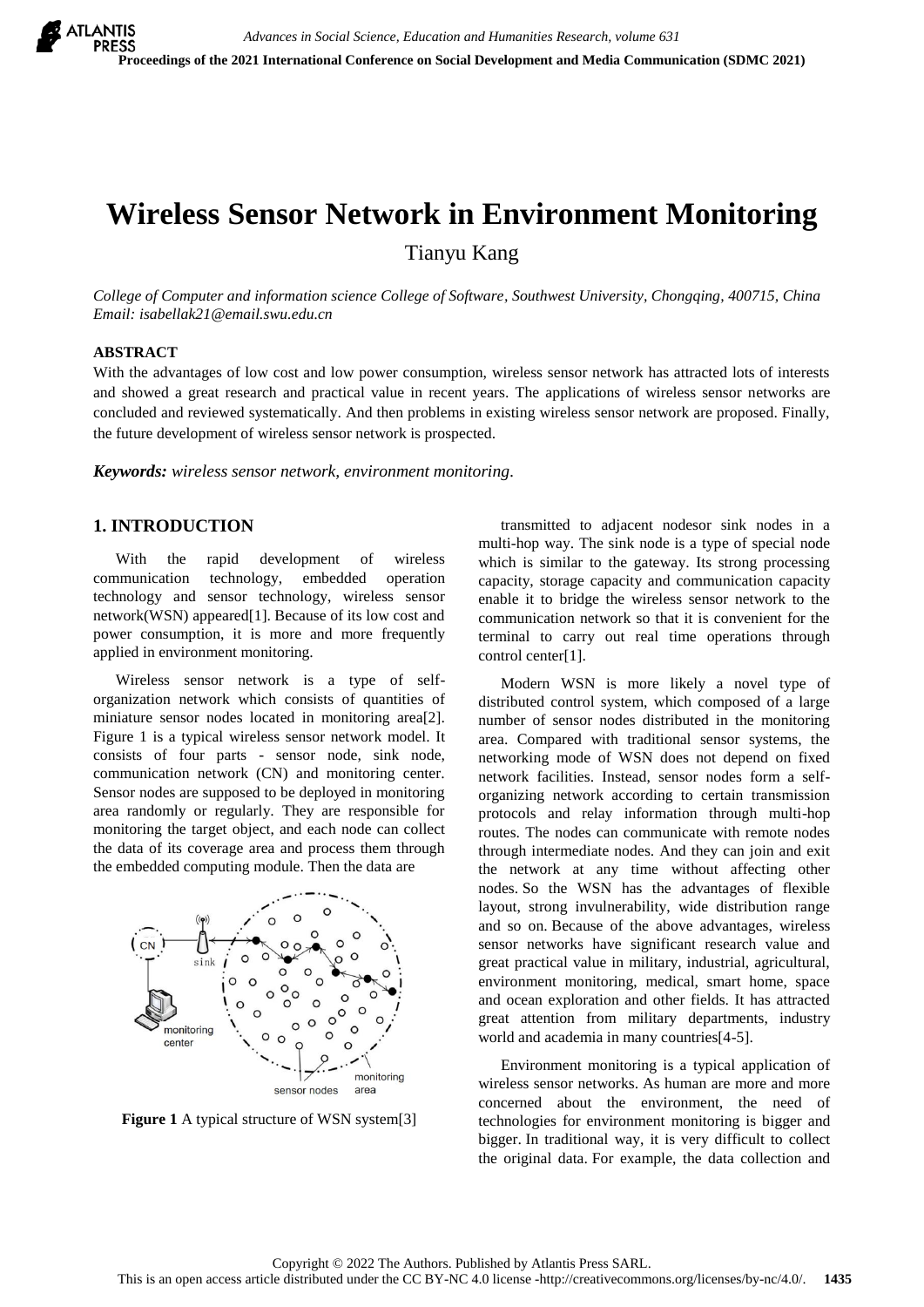procession of traditional atmospheric environment monitoring depends on manual sampling[6]. Monitors collect samples on the spot for a period of time, and then take them back to the laboratory for analysis. Therefore, only the average data of the gas in a specific period of time can be obtained but not the real-time data and the results are greatly affected by human. In addition, the health of monitors can be damaged if there are some poisoned gases on the spot. WSN can perfectly deal with these problems. The network has the ability of communication and the large number of nodes can collected more data as well as reduce the impact of human. Because of these advantages, the environment monitoring system based on WSN advances the traditional environment monitoring system and has a bright prospect. Therefore, the research on the application of WSN in the environment monitoring such as real-time collection, monitoring, processing, analysis and prediction, which can improve the efficiency and security of environment monitoring, is of great significance.

## **2. HOT ISSUES AND KEY TECHNOLOGIES OF RESEARCH OF WIRELESS SENSOR NETWORK**

According to its function, structure of wireless sensor networks can be abstracted into five layers, namely, basis layer, network layer, middleware layer, data management and processing layer application development environment layer and application layer. Table 3 shows the structure of the wireless sensor network. There are many work and problems in each layer. The basic composition of each layer, hot issues and some key technologies of the wireless sensor network research are discussed as follow.

|  |  | Table 1 Abstract structure of wireless sensor system |  |
|--|--|------------------------------------------------------|--|
|  |  |                                                      |  |

| Application layer                         |
|-------------------------------------------|
| Application development environment layer |
| Data management and processing layer      |
| Network layer                             |
| Basis layer                               |

#### *2.1. Basis layer*

The basis layer takes the sensor set as the core, including the software and hardware resources of each sensor. The functions of this layer mainly include monitoring and information collection of objects and preliminary procession and transmission of collected information. The key technology of basic layer research is the software and hardware technology of wireless sensor network.

#### *2.2. Network layer*

The network layer takes communication network as the core, including communication network, various protocols supporting network communication and software and hardware resources. The functions of this layer include realizing the communication between sensors and sensors, sensors and observers and supporting multi-sensor cooperation to complete large tasks. The research issues of network layer mainly include protocols of network communication and various technologies of wireless sensor network.

#### *2.3. Data management and processing layer*

Data management and processing layer takes data management and processing software of sensor as the core. The main functions of this layer include data management, analysis and processing software system, which supports the storage, query, analysis and mining of collected data and provides effective support for user's decision-making. The research issues of this layer include data management, query, analysis and mining technology and data management system.

## *2.4. Application development environment layer*

The application development environment layer provides an effective software development environment and tool for users to develop wireless sensor network system based on the basis layer, network layer and data management and processing layer. The research issues of this layer mainly include wireless sensor network programming language, applicationoriented network, sensor network data analysis, decision-making theory.

#### *2.5. Application layer*

The application layer is composed of software system for sensor network applications. The research issues of this layer mainly include the development of wireless sensor network application system.

## **3. APPLICATIONS OF WSNS IN ENVIRONMENT MONITORING**

#### *3.1. Atmospheric environment monitoring*

Atmospheric environment monitoring system based on WSN is one of specific applications of WSN in environment monitoring. The existing monitoring system of gas composition has many shortcomings. For example, the system is too huge and difficult to install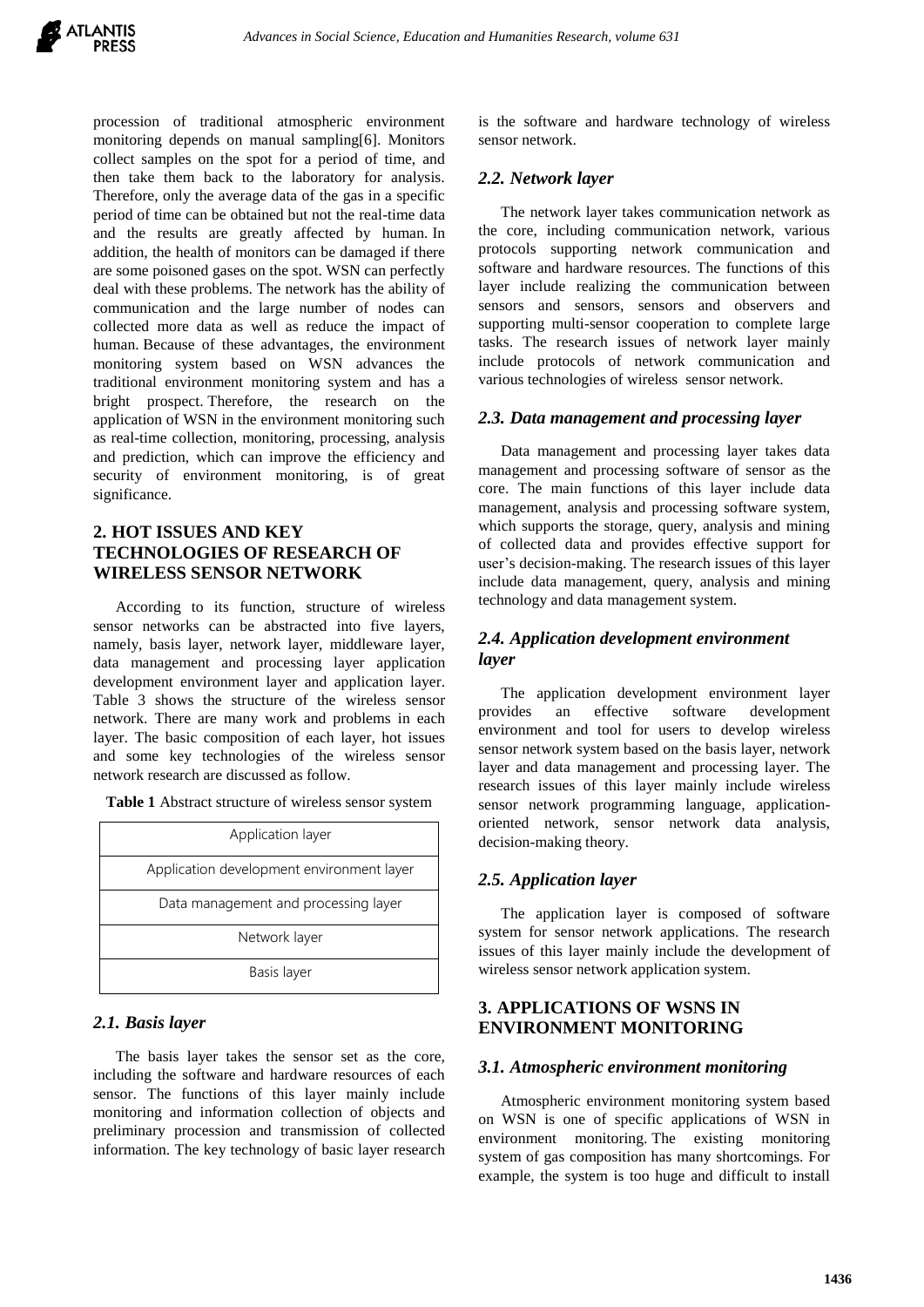and the terminals heavily rely on wire communication. With the help of WSN, the atmospheric condition in a wide range can be monitored at real time, the composition of gases can be detected by different sensor probes and the leakage of toxic gases can be monitored timely and effectively according to the wind direction, wind speed, gas concentration and other parameters collected by the nodes. J Geng, X Zhou and B Zhang[6] proposed a network construction scheme of atmospheric environment detection system based on WSN by designing the hardware structure of wireless sensor network nodes for atmospheric environment monitoring. Z Wu et al.[7] developed a wireless sensor network system for monitoring harmful gases in living area, which can keep working for 3 weeks. The nodes in network transmit data directly to the sink node. The maximum data transmission rate of the node is 165m kb/s, the effective transmission distance between buildings is 75m and the transmission distance in the open area is 320m. Y Li, G Ji and J Han[8] designed the structure of multi-greenhouse environment monitoring system based on WSN by using ZigBee technology, Mesh mesh topology and 2.4GHz RF transceiver wireless module. And gave both software and hardware scheme for single-greenhouse environment monitoring. The system is stable and easy to expand, and the structure of it is simple. It realizes the flexible arrangement of sensors and improves the real-time monitoring ability of various parameters in the greenhouse environment.

#### *3.2. Water resources monitoring*

Wireless sensor network technology has unique advantages in water resources monitoring. Nodes in the network can measure various signals in the surrounding environment such as heat, infrared light, visible light and toxic substances. It is easy to deploy and does not need support of infrastructures such as cables. In addition, the sensor node is cheap and can be densely deployed in a large area of water, so it is convenient to analyse and use the spatial correlation of the collected information to obtain more accurate environment information[9-11]. L Zhao and J Fan[12] apply WSN combined with soft sensor and intelligent information processing technology, monitor the quality of wetland water environment remotely at real time and improved the detection accuracy of the remote real-time monitoring wireless sensor network system. W Bi and H Guo[13] uses the ZigBee protocol to form a wireless sensor network, which is used to monitor the marine water environment. The network system combines wireless sensing technology, embedded computing technology, modern network technology, wireless communication technology and distributed intelligent information processing technology, which greatly improves the sensors' ability to monitor various parameters of the ocean. The system adopts mediumand short-distance low-power wireless network, it has low radio frequency transmission cost and can adopt a variety of power supply modes according to circumstance.

## *3.3. Geology monitoring*

Wireless sensor networks are also widely used in geology monitoring. The University of Southampton in the UK has launched the GlacsWeb system project[14], which aims to monitor and study glacier activities using wireless sensor networks. The system is deployed in the Briksdalsbreen Glacier in the Jostedalsbreen ice sheet in Norway. Sensors are deployed on, in and below the surface of the glacier to collect data and send them to the base stations on the glacier. The data collected by this project make a big contribution to the study of glacier movement and global warming. L Luo and Y Zhang[15] designed a new type of wireless sensor network for monitoring glaciers in extreme environment and gave the network structure and the transmission path of the data collected by sensor nodes. They came up with the problems in WSNs which need paying attention to such as the functions of operating system, sensor materials, energy consumption and communication capability of wireless sensor networks under the glacier. They also gave the measures of constructing all-weather observation network and realtime data display platform by using Google Earth, Google SketchUp and other technologies.

#### *3.4. Mine environment monitoring*

Accidents under coal mine often occur. The safety of underground workers is a big problem. Therefore, underground safety monitoring technology is very important. With the rapid development of coal production, the structure of mine has become increasingly complex, which makes the wired transmission mode of safety monitoring less convenient than the wireless transmission mode[16-18]. Wireless sensor network technology largely solves this problem, among which ZigBee technology is widely used. ZigBee technology is a two-way wireless network technology with short distance, low complexity, low power consumption, low data transmission rate and low cost[19-20]. Applying the ZigBee technology to sensors and establishing sensor networks is of great significance to effectively solve the problem of efficient and safe production under mines. Y Zhang, G Yuan and L Chen[21] designed a wireless positioning system based on ZigBee technology to solve the problem of underground communication and positioning.

#### *3.5. Military environment monitoring*

Wireless sensor network is composed of intensive, low-cost, and randomly distributed nodes. The self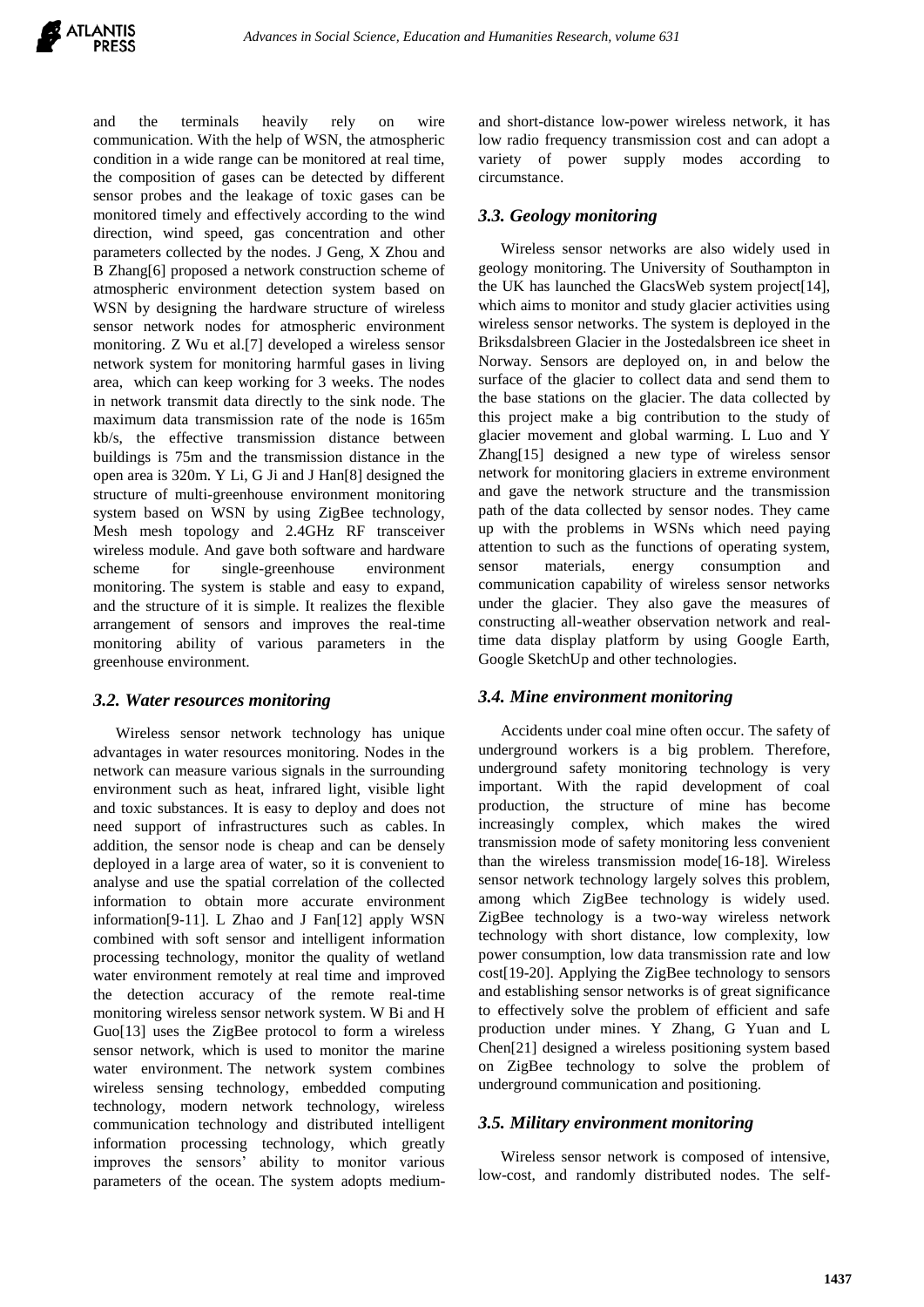organization and fault-tolerant ability make it avoid the collapse of the system due to the damage of some nodes in malicious attacks. This advantage makes the wireless sensor system largely advances the traditional sensor technology and makes it very suitable for harsh battlefield, It can play an important role in C<sup>4</sup>ISRT system(command, control, communication, computing, intelligence, surveillance, reconnaissance and targeting), such as monitoring the equipment and materials of our army and conflicts, reconnoitring the terrain and defense system of enemy, positioning attack targets, assessing losses, reconnoitring and detect nuclear, biological and chemical attacks.

The US Army has launched a series of research projects in recent years to explore the application of wireless sensor networks in future wars. The Sens IT (Sensor Information Technology ) project funded by DAPAR enables soldiers to obtain battlefield information quickly and comprehensively by deploying wireless sensor networks composed of different types of sensors in the battlefield. The network has the characteristics of self-organization and selfconfiguration. It can dynamically adapt to the failure and aging of equipment, manage the movement of sensor nodes and respond to tasks and network requirements[22]. Ohio is developing *A Linein the Sand*, a wireless sensor network system. This system can scatter electronic trip wires to any place to detect targets. This capability means a special military use, such as reconnaissance and positioning of enemy tanks and other vehicles. Wireless sensor network technology foreshadows bringing new electronic eyes and ears to the battlefield, which 'can change the battlefield environment in the next few decades'[22].

## *3.6. Others*

Wireless sensor network is of great important in many other circumstances such as mine environment monitoring, military environment monitoring, agriculture and animal husbandry environment monitoring, forest environment monitoring, Pipeline transportation monitoring and so on[4].

## **4. FUTURE**

At present, although the industry of wireless sensor networks is booming, there are many problems. There are many factors that restrict the development of wireless sensor networks, including power consumption of nodes, transmission network, working environment, topology, cost, fault tolerance and so on. Taking power consumption of nodes for an example, as most of the power supplies of nodes are built-in batteries, how to efficiently use the limited energy to play a more lasting role has become an important issue. In the topology of data node networks, those sensor nodes that are inaccessible and unattended by human tend to frequently breaking down, which makes the topology network maintenance of wireless sensor networks a big problem.

These problems can not be solved in isolation. Only when we consider them together and find the best balance among them, can we make the wireless sensor network play the most effective role. With the improvement of wireless sensor network technology, wireless sensor networks will gradually become a essential part of people's daily life and will be everywhere in the near future.

## **5. CONCLUSION**

Nowadays, because of the rapid pace of exploration of internet of things and intelligentialize, the need of wireless sensor network, the wireless network with low cost and low power consumption, is growing. Many researchers have great interests in the applications of wireless sensor network in environment monitoring. Lots of researches such as the scheme for a network construction scheme of atmospheric environment detection system based on WSN[6], the wireless sensor network used for marine water monitoring[13], the GlacsWeb system project[14] and so on had been conducted. It turns out that there is big benefits and a bright, promised prospect of applying wireless sensor network in environment monitoring. Meanwhile, there are many issues such as power consumption of nodes, transmission network, working environment, topology, cost, fault tolerance and so on need to be taken into consideration when developing the wireless sensor network. But these issues will be no more worries one day with the efforts of researchers.

#### **REFERENCES**

- [1] I.F. Akyildiz, W. Su, Y. Sankarasubramaniam, et al. Wireless sensor network: A survey[J]. Computer Networks, 2002, 38(4): 393-422.
- [2] W. Wang, T. Wang, Q. Wu, et al. Survey of delayconstrained data collection with mobile elements in WSN[J]. Journal of Computer Research and Development, 2016, 53(11): 1-19.
- [3] H. Chen. Overview of Wireless Sensor Network[J]. Software, 2016, 37(09): 105-108.
- [4] J. Jia. Coverage Control and Node Deployment Technologies in Wireless Sensor Networks[M]. Shenyang: Publisher of Dongbei University, 2013.
- [5] T. Arampatzis, J. Lygeros, S. Manesis. A Survey of Applications of Wireless Sensors and Wireless Sensor Networks. In: Proceedings of the 2005 IEEE International Symposium on Mediterrean